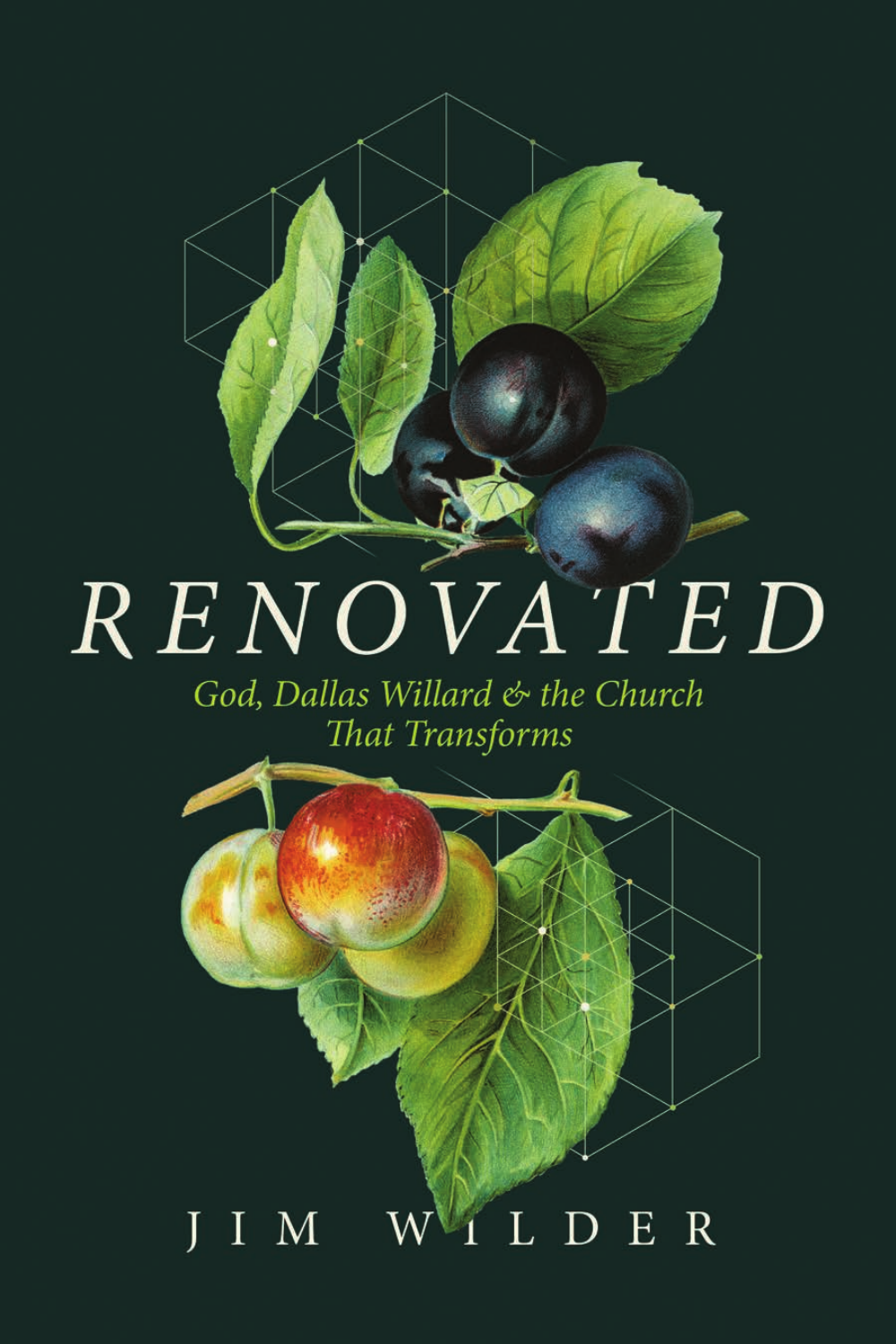Now this is a rich read! I've long been convinced the healing of our humanity comes through attachment to God. Jim shows you how.

**JOHN ELDREDGE,** *New York Times* bestselling author

Just when I thought I had extracted all that Dallas Willard had for me, Jim Wilder integrates something fresh from neuroscience into a revised model of transformation. Read this book one page at a time, or you will miss what it has for you and the people you lead.

**RANDY FRAZEE,** pastor; coauthor of *The Renovation of the Heart* student edition

Building on a classic understanding of the spiritual formation of the whole person with the latest relational discoveries in neuroscience, it is easy to see that this is what we are created for—and what joy the world so desperately needs to see in the lives of Jesus' apprentices. A practical primer for disciples who long for a richer life with God and others.

**AMY PIERSON,** founder of Burning Heart Workshops; former executive director of the Spiritual Formation Alliance

Transformation occurs as we are renovated from the inside out, formed and reformed emotionally and relationally, changed and developed most powerfully in the context of the community of Christ. It all begins with love for God, from which our characters are healed and redirected toward the active presence of God. How kind of Jim and Dallas (and Jane), for guiding us thoughtfully and graciously toward a radical maturity based in healthy attachment love.

**STEPHEN A. MACCHIA,** founder and president of Leadership Transformations, Inc.; author of several books, including *Crafting a Rule of Life*, *Broken and Whole*, and *Becoming a Healthy Church*

No one has taught me more about intimacy with God and relational discipleship than Jim Wilder. If he writes a book, I read it. The opportunity to sit in on this cutting-edge discussion between a giant of the faith like Dallas Willard and my friend Jim is a rare treasure. I guarantee this book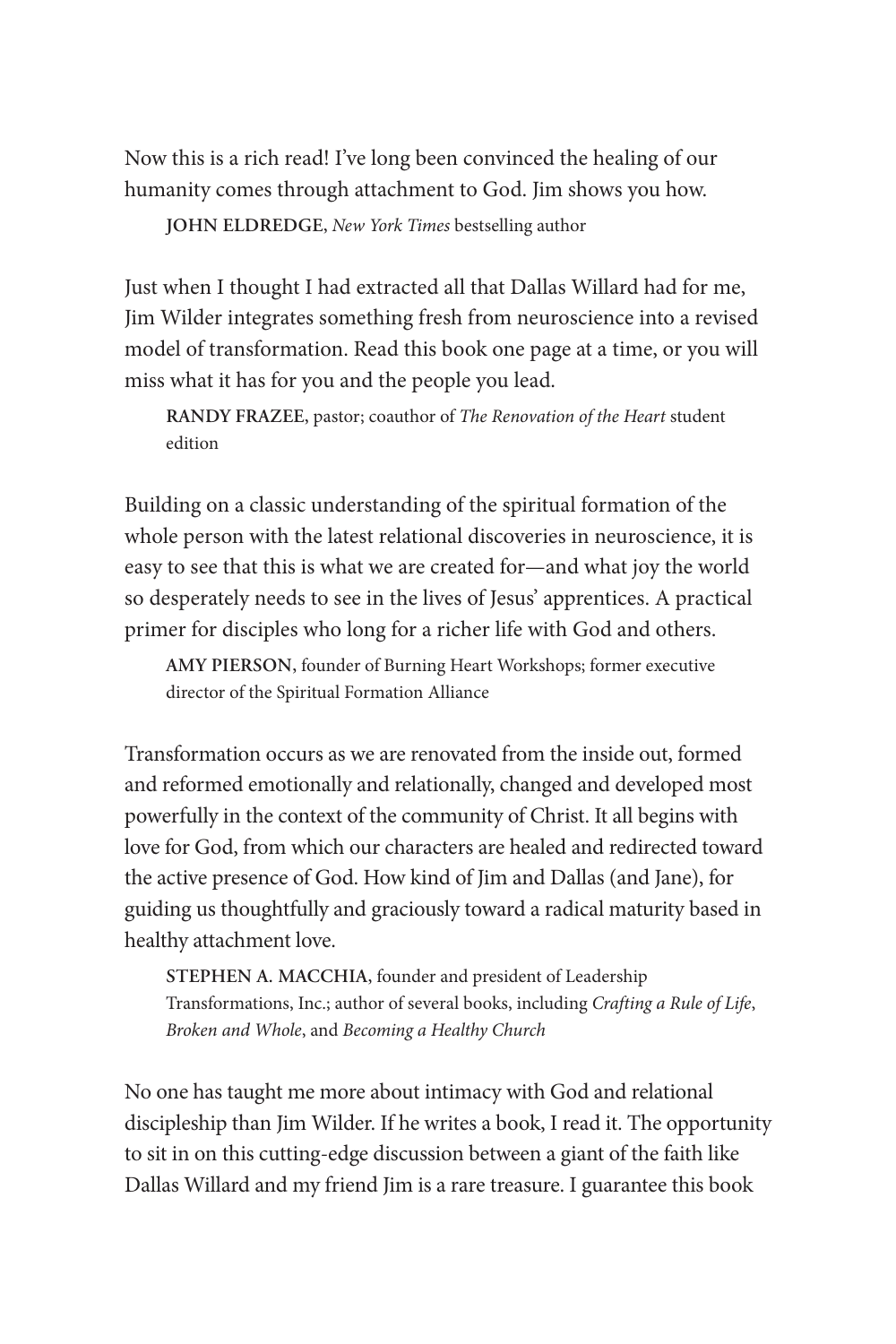will open new doors in your understanding and take you deeper in your walk with God.

**MARCUS WARNER,** president of Deeper Walk International

Jim Wilder offers a genuine hope in *Renovated*. He uniquely combines the truth of Scripture with the truth in developing brain science to give us a path of renewal and restoration.

**DUDLEY HALL,** president of Kerygma Ventures

A breakthrough on so many levels. Renovated is a must-read for everyone who is serious about discipling people and seeing life transformation.

**BOB ROBERTS,** global senior pastor of Northwood Church; founder of Glocal.net

There is a fearful lack of intensity and low expectancy for releasing New Testament Christianity in a mad and muddled world today. You just might be holding in your hands the key to a massive return to a worldtransforming Christianity, both corporately and personally, as we learn to think with God.

**JACK TAYLOR,** president of Dimensions Ministries

Dr. Jim Wilder has spent most of his adult life researching, praying about, observing, field-testing, pondering, and validating how God has designed people to mature and Christ followers to be conformed to the image of Jesus. His research and understanding are truly groundbreaking and provide vital missing pieces regarding how so much of Western Christianity has lost its relational foundation and focus. *Renovated* is his most important book to date.

**REV. MICHAEL SULLIVANT,** CEO of Life Model Works

Elegant, clear and bountiful in hope . . . a magisterial work that weaves together wisdom, application, and most of all, relational connection. If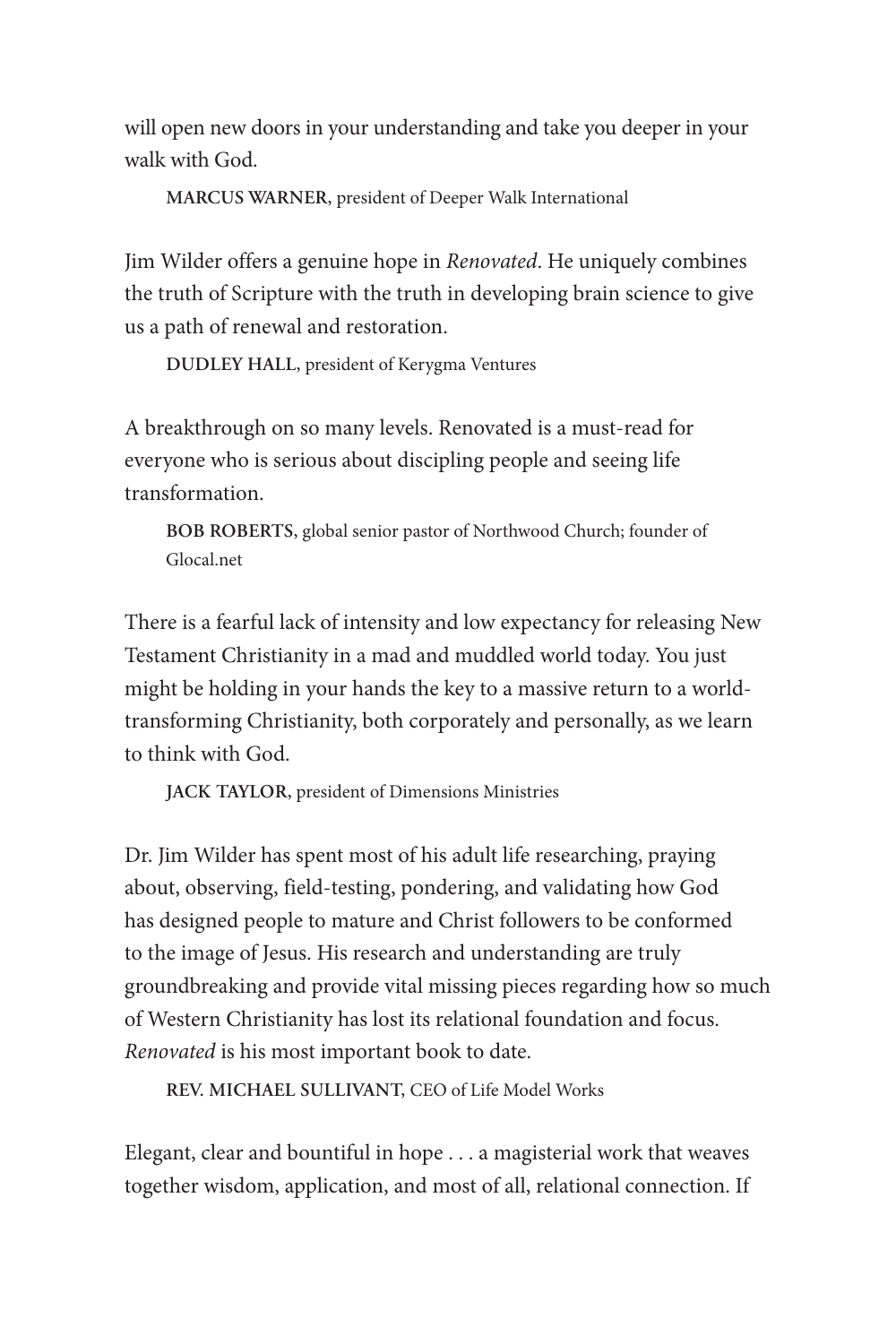transformation for yourself and of your community is what you seek, I can think of no better place to start.

**CURT THOMPSON,** author of *The Soul of Shame* and *Anatomy of the Soul*

A gold mine of truth exposing the mother lode of God loving us and sharing love for us to love Him, love others, and love ourselves. Take as much as you want. The supply is eternally limitless.

**JIM HYLTON,** staff pastor of Northwood Church

An answer to prayer for those asking the question, *How does God transform people into the likeness of Christ?* The answer is found in the way human beings have been created: in attachment love with God and others. I highly recommend this book for anyone working in the field of spiritual formation and for all believers who are seeking guidance and understanding for how God transforms lives.

**JOHN Y. LEE,** academic dean of the John Leland Center for Theological Studies

A must-read for your continued growth in faith and life.

**KEN R. CANFIELD,** founder of National Center for Fathering

If the goodness of a book could be measured in how many times I spontaneously smiled or exclaimed, "I'm loving this!" then *Renovated* is *very good*! Dr. Wilder shines in his understanding of the way of maturity and offers practical steps to get there.

**JERRY REDDIX,** Member Care International and Vineyard Missions, USA

A comprehensive, Trinitarian, and human-friendly way to carry out the great commission. It opens a revelatory door that will empower the body of Christ to actualize a more relational Christianity, even a relational revolution in Church and culture.

**DR. TIMOTHY M. JOHNS,** founder and overseer of Rock International

For too many people, this will be the book that finally connects their soul to the Father of creation. Dr. Wilder writes with compassion,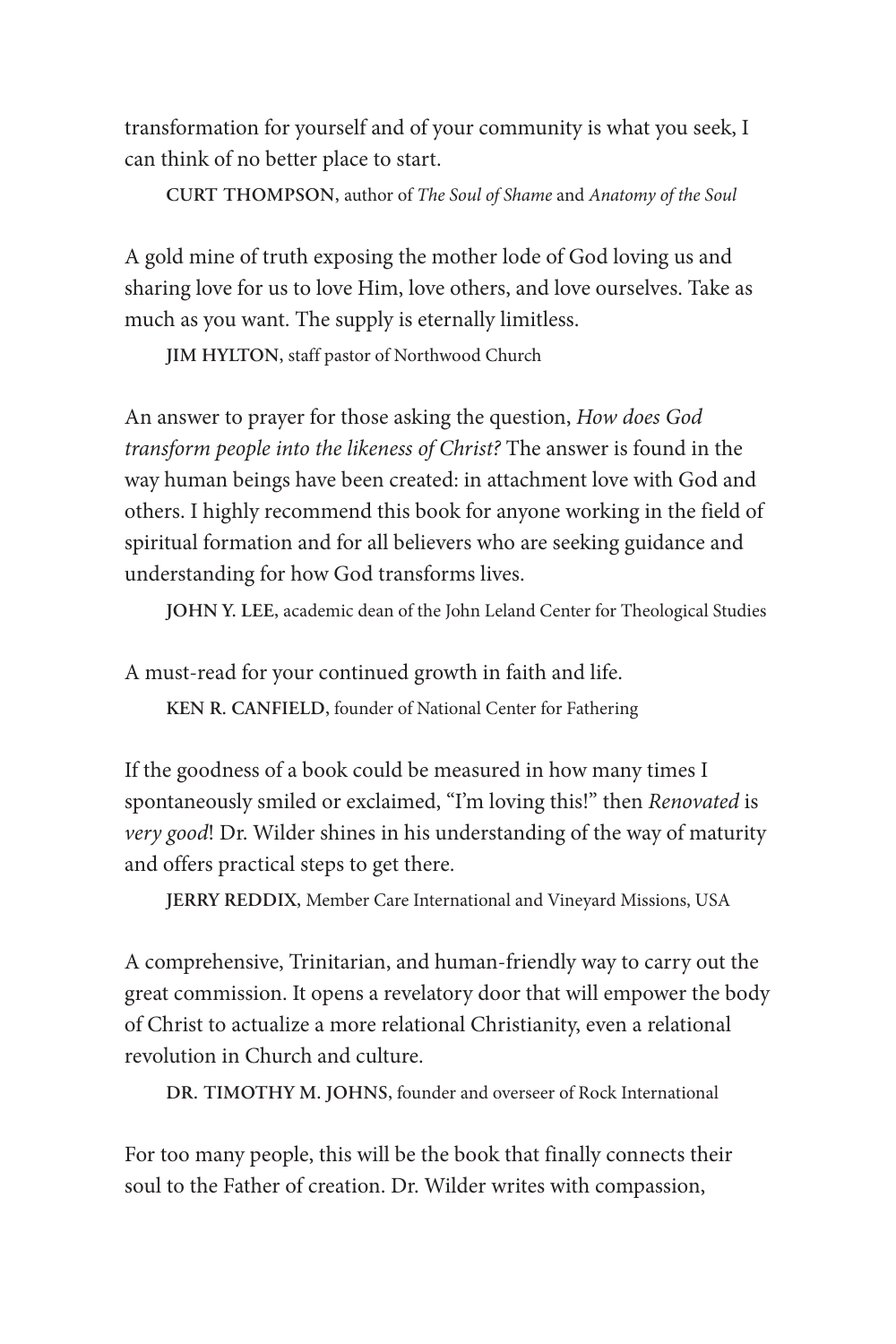graciousness, and understanding, all interspersed with bright humor and warm anecdotes about real people. Here is the gentle sharing of a sensitive pastor who is equally at ease in imparting biblical truths and counseling troubled and searching people.

**BERNARD FRANKLIN, PH.D.,** vice president of student life, Mount St. Mary's University

For those of us who consider ourselves to be the most hopeless of cases in spiritual formation, our backs against the ropes, this book rekindles confidence that even spiritual-transformation underdogs have a puncher's chance of becoming more like Christ.

**JAMES HENDERSON,** cofounder of Ashrei Center for Spiritual Formation, Mexico City

Jim Wilder takes us deep into the heart of the question, *How do people change?* This practical and provoking work is greatly needed today. With many messages on transformation and maturity swirling in the world and in the church, Jim and Dallas together bring clarity and hope for God's people to walk in wholeness. This is a *must*-read!

**LINDY BLACK,** associate US director of The Navigators

Mining the timeless truth of Holy Scripture as well as neuroscience, James Wilder builds on the profound teaching of Dallas Willard, adding clarifying insight regarding the primacy of attachment love in divine design and in the formation of emotional and spiritual maturity. This excellent book not only reframes prevalent spiritual-growth paradigms but also provides practical guidance to more fully experience the *with-God life*. I highly recommend it.

**TOM NELSON,** president of Made to Flourish, pastor of Christ Community Church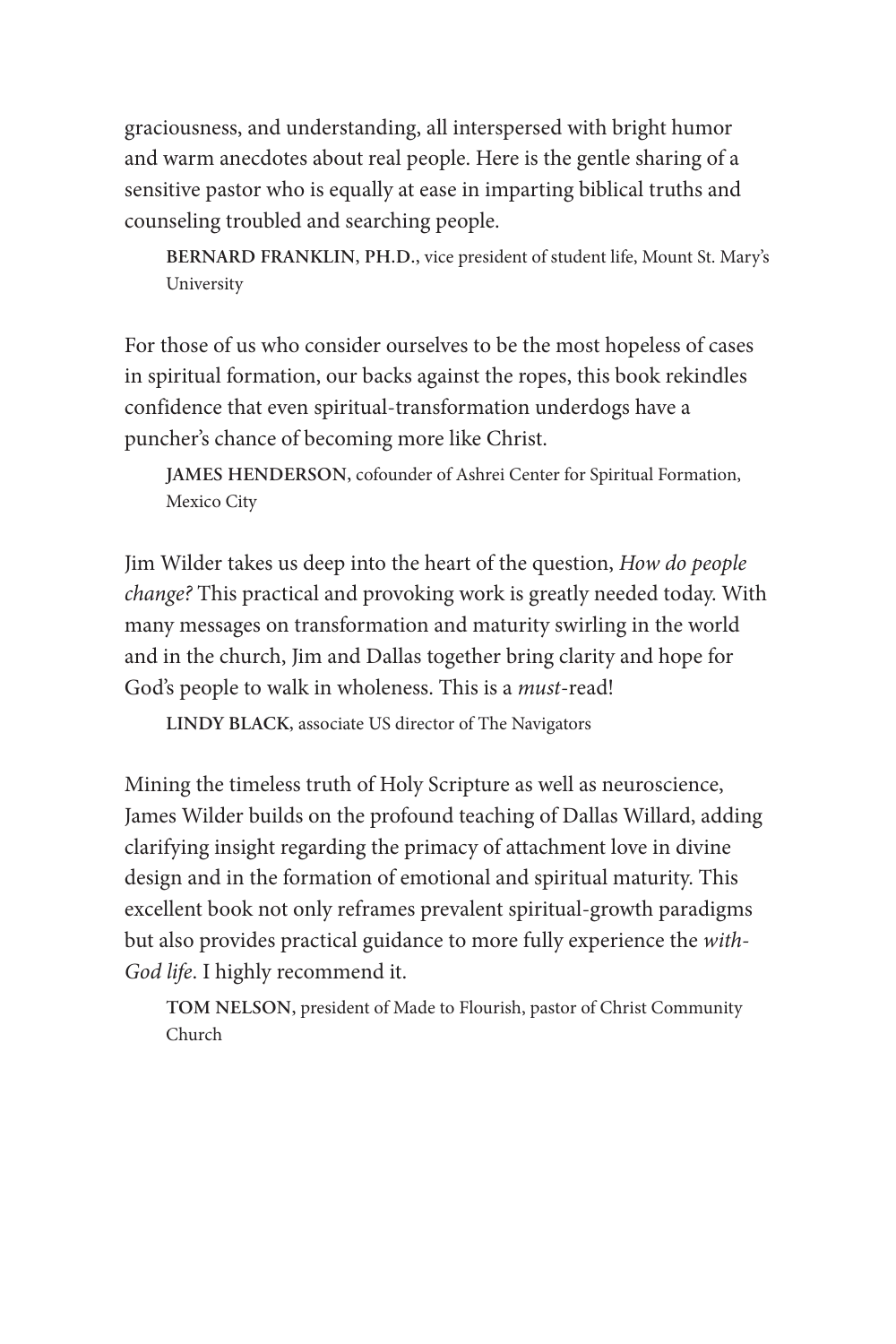

# *R E NOVAT ED*

*God, Dallas Willard & the Church That Transforms*





A NavPress resource published in alliance with Tyndale House Publishers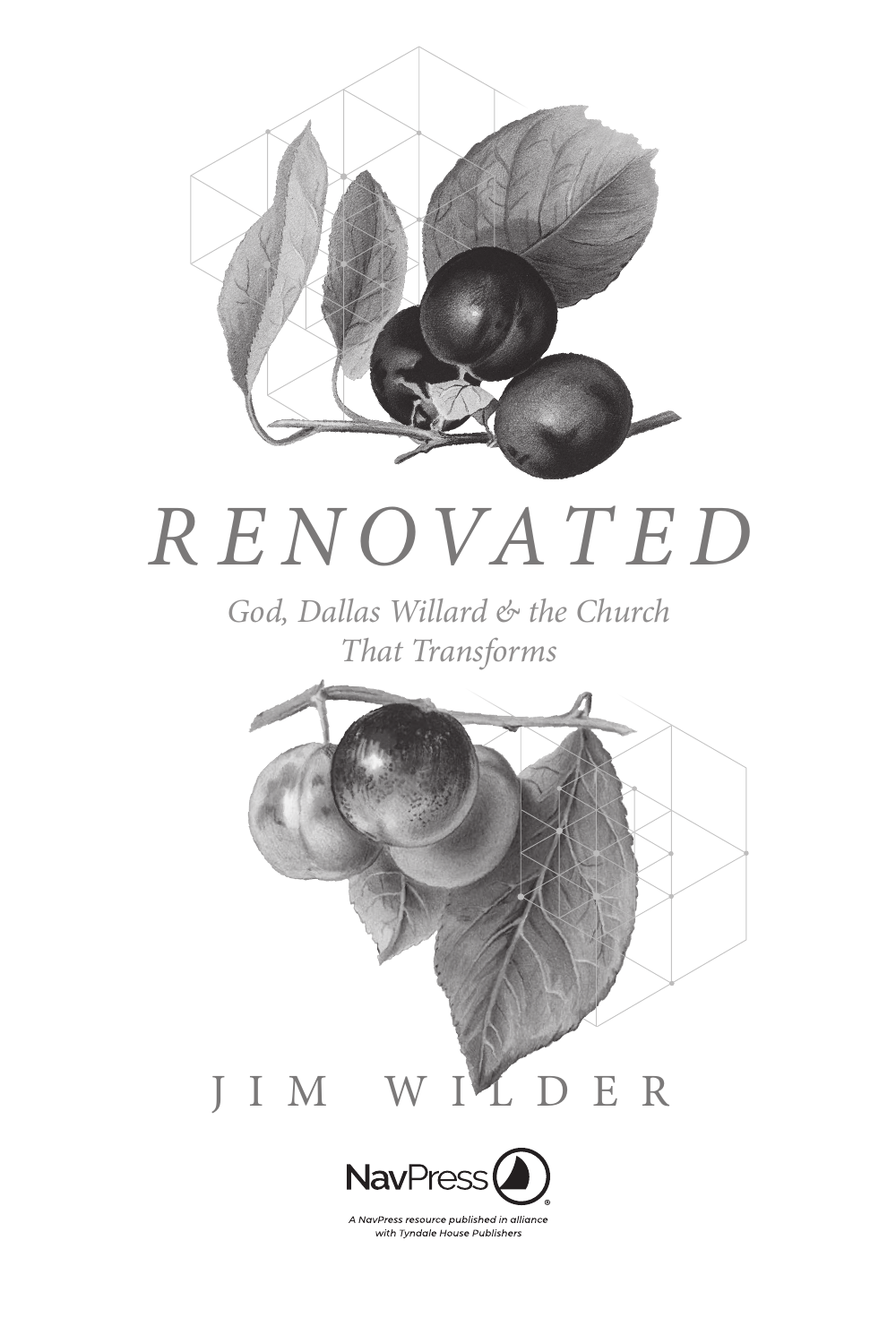

NavPress is the publishing ministry of The Navigators, an international Christian organization and leader in personal spiritual development. NavPress is committed to helping people grow spiritually and enjoy lives of meaning and hope through personal and group resources that are biblically rooted, culturally relevant, and highly practical.

## **For more information, visit NavPress.com.**

#### *Renovated: God, Dallas Willard, and the Church that Transforms*

Copyright © 2020 by Shepherd's House. All rights reserved.

Lectures by Dallas Willard transcribed and edited from the Heart and Soul Conference, June 28, 2012, in La Cañada, California. Lectures and PowerPoint images from Dallas Willard used by permission of the Willard Family Trust.

A NavPress resource published in alliance with Tyndale House Publishers

*NAVPRESS* and the NavPress logo are registered trademarks of NavPress, The Navigators, Colorado Springs, CO. *TYNDALE* is a registered trademark of Tyndale House Publishers. Absence of ® in connection with marks of NavPress or other parties does not indicate an absence of registration of those marks.

The Team:

Don Pape, Publisher; David Zimmerman, Acquisitions Editor; Elizabeth Schroll, Copy Editor; Jennifer Ghionzoli, Designer

Cover and interior illustration of geometric pattern copyright © Ozerina/Depositphotos.com. All rights reserved. Cover and interior illustration of plum by May Rivers/Wikimedia Commons/ Public Domain.

Author photo taken by Christopher Kamman, copyright © 2015. All rights reserved.

Unless otherwise indicated, all Scripture quotations are taken from the New American Standard Bible,® copyright © 1960, 1962, 1963, 1968, 1971, 1972, 1973, 1975, 1977, 1995 by The Lockman Foundation. Used by permission. Scripture quotations marked ASV are taken from *The Holy Bible*, American Standard Version. Scripture quotations marked KJV are taken from the *Holy Bible*, King James Version. Scripture quotations marked NET are taken from the New English Translation, NET Bible,® copyright ©1996–2006 by Biblical Studies Press, L.L.C. http://netbible .com. All rights reserved. Scripture quotations marked NIV are taken from the Holy Bible, *New International Version*, ® *NIV*. ® Copyright © 1973, 1978, 1984, 2011 by Biblica, Inc.® Used by permission. All rights reserved worldwide. Scripture quotations marked NKJV are taken from the New King James Version,® copyright © 1982 by Thomas Nelson, Inc. Used by permission. All rights reserved. Scripture quotations marked NLT are taken from the *Holy Bible*, New Living Translation, copyright © 1996, 2004, 2015 by Tyndale House Foundation. Used by permission of Tyndale House Publishers, Carol Stream, Illinois 60188. All rights reserved.

Some of the anecdotal illustrations in this book are true to life and are included with the permission of the persons involved. All other illustrations are composites of real situations, and any resemblance to people living or dead is purely coincidental.

For information about special discounts for bulk purchases, please contact Tyndale House Publishers at csresponse@tyndale.com, or call 1-800-323-9400.

ISBN 978-1-64158-167-7

Printed in the United States of America

26 25 24 23 22 21 20 7 6 5 4 3 2 1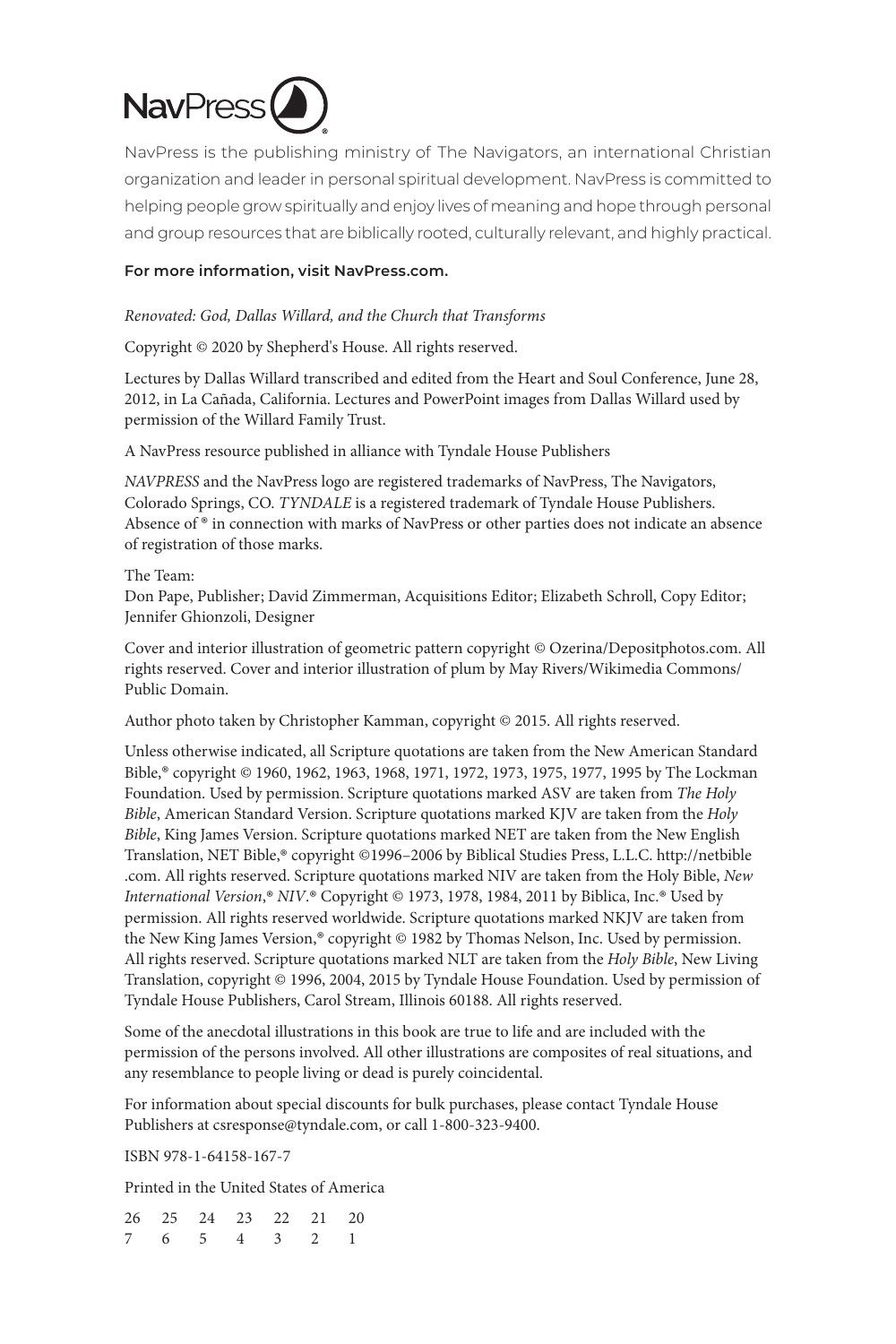*To Nemesius, bishop of Emesa (AD 390), the first neurotheologian of the church. His book,* De Natura Hominis*, written in the fourth century, expressed how God designed the lobes of the brain with different functions. His Doctrine of Ventricle Localization of Mental Functioning stood without peer for over a thousand years.*

*And to Dr. Lee Edward Travis (1896–1987), who handed me the baton of neurotheology, the science of spiritual maturity.*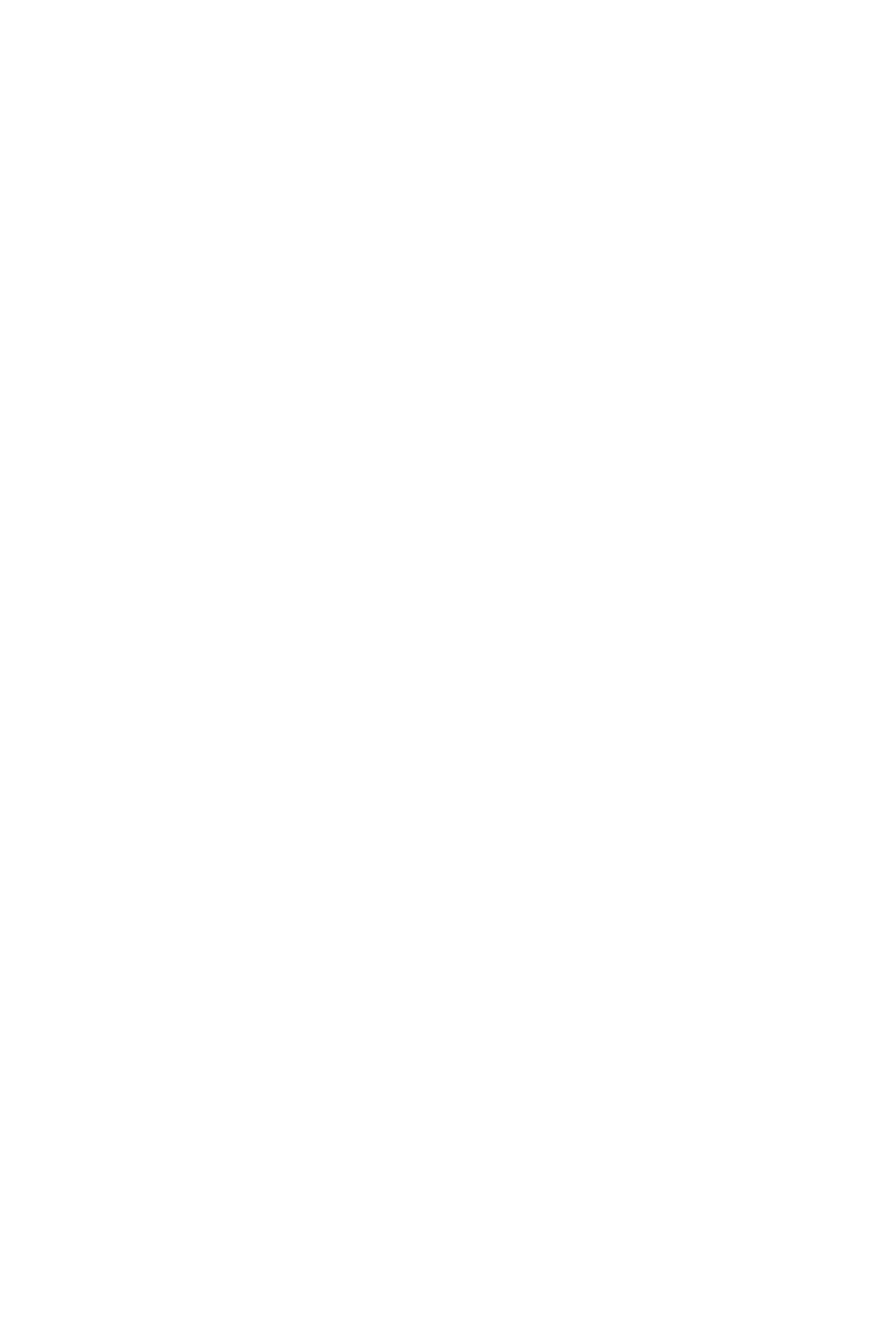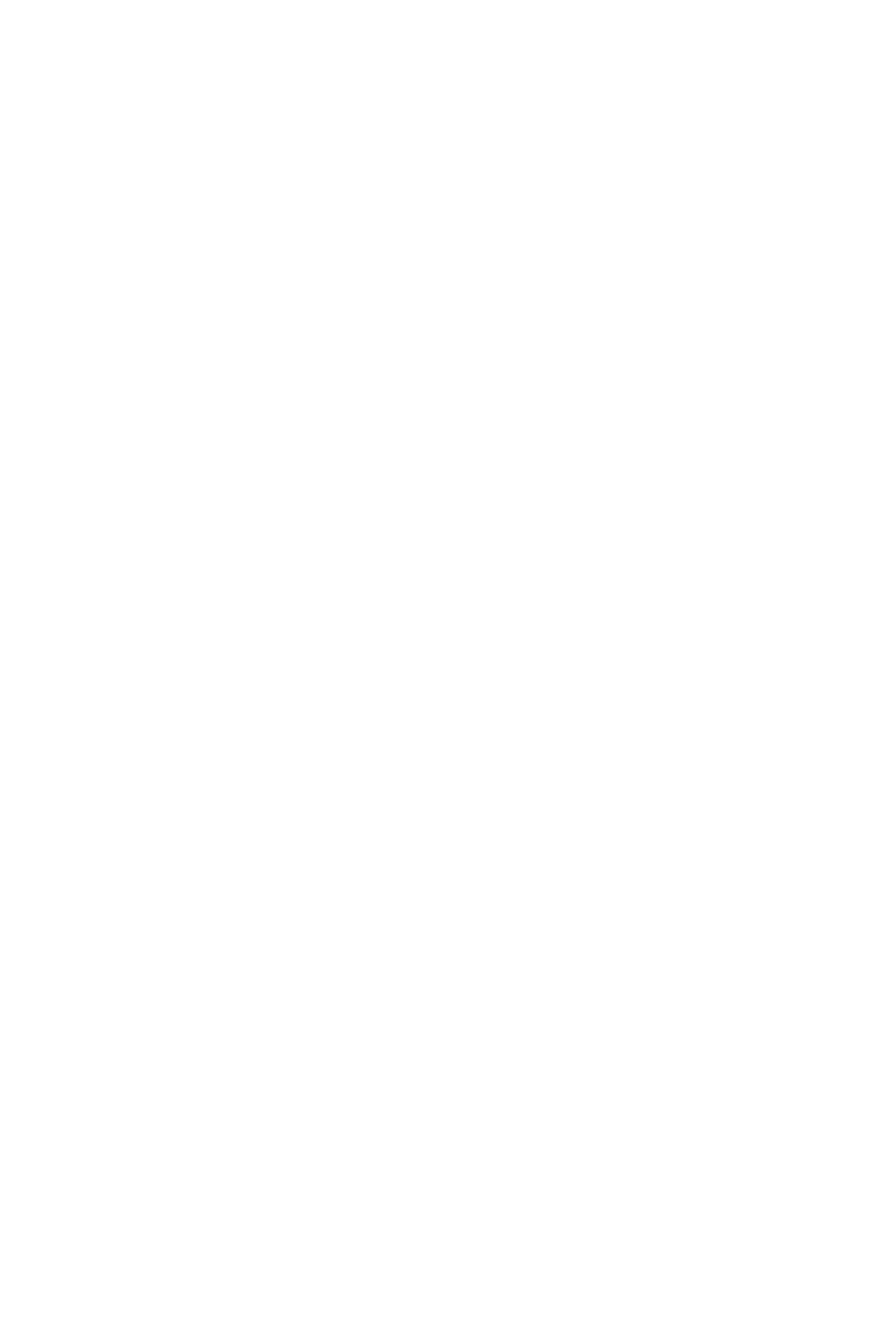<span id="page-11-0"></span>

Dallas Willard sat across from me with tears in his eyes as he looked at the floor. Dallas had only weeks to live, but his tears were not for his own life. "What I have learned in this last year," he told me, "is more important than what I learned in the rest of my life. But I have no time to write about it. I will try to finish the projects I have started." He looked up at me. I wondered if he was thinking about our conversation or something else.

"You need to write about this," Dallas said. His voice was steady but with mounting passion: "I know of no soteriology [doctrine of salvation] based on forming a new attachment with God." He offered no arguments in favor or against the idea. Dallas, for as well as he knew history, could think of no previous proponents. His body slumped back into his chair, tired from the energy of speaking.

I glanced at his wife, Jane, sensing that it was about time for me to leave. Dallas needed rest. A fast message of understanding passed between our minds without words.

Jane was always an astute observer and pragmatist. As both a licensed therapist and spiritual director, Jane had constant contact with people who experienced less success at the Christian life than they had hoped to have.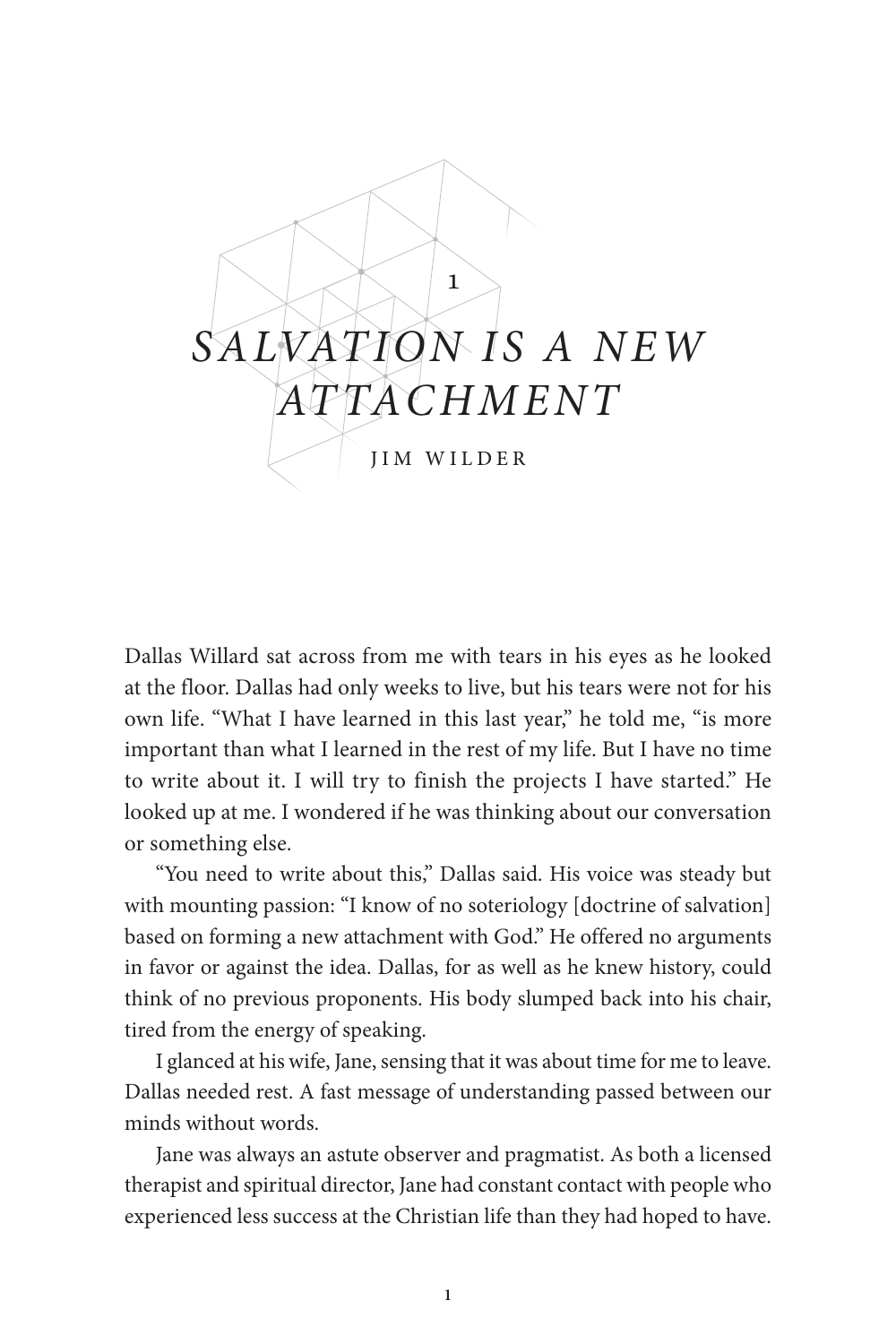Traumatized people were not achieving the degree of transformation they expected. She noticed that commonly proposed solutions worked for some people but not as well for others. Good-hearted people were working very hard using both theological and psychological approaches and still not seeing their desired change into the character of Christ.

Jane had been one of my first supervisors<sup>1</sup> after I finished my doctorate. It was her training that brought the presence of God into the healing experience for me. Jane joked that she discovered both Dallas and me, but there is much more to Jane's influence than that. Jane applied the same rigor to psychological interventions as she did to spiritual solutions. Over the last thirty-five years, Jane had challenged both Dallas and me to find broader, deeper, and more complete means of transformation. Dallas wanted to see empirically verifiable effects after encountering God. Jane wanted methods that would work regardless of someone's wounds or maturity, and she expected solutions that were both theologically and academically defensible. All of us wanted means of transformation that were accessible and enduring.

Jane caught my eye. We all prayed together before I headed out the door. My mind went back to 2011, when I felt strongly pressed in my spirit to have a dinner honoring Dallas for his contributions to Christian life. I had been impacted by both his books and his presence. As an author myself, I knew that most Christian books came and went. Few books would be remembered in a hundred years. Yet, I am certain that Christians will continue reading Dallas. People who are serious about godly character will find guidance in his work.

Honoring Dallas would not be easy. While he was as warm and kind as he was brilliant, Dallas did not like attention. He did agree to do a conference with us on the topic of spiritual and emotional maturity, and to submit to a dinner as part of that event. Our goal was to examine best practices to achieve "transformation of character" in contrast to what Dallas called "sin management." The 2012 Heart and Soul Conference would bring together thought leaders who designed and taught methods to achieve transformation and people who had "tried it all." Ordinary Christians would meet brain specialists and theologians, and together we would explore, for the first time, how the brain learns Christlike character. We would examine whether current brain science would change the understanding of human nature that had dominated Christian theology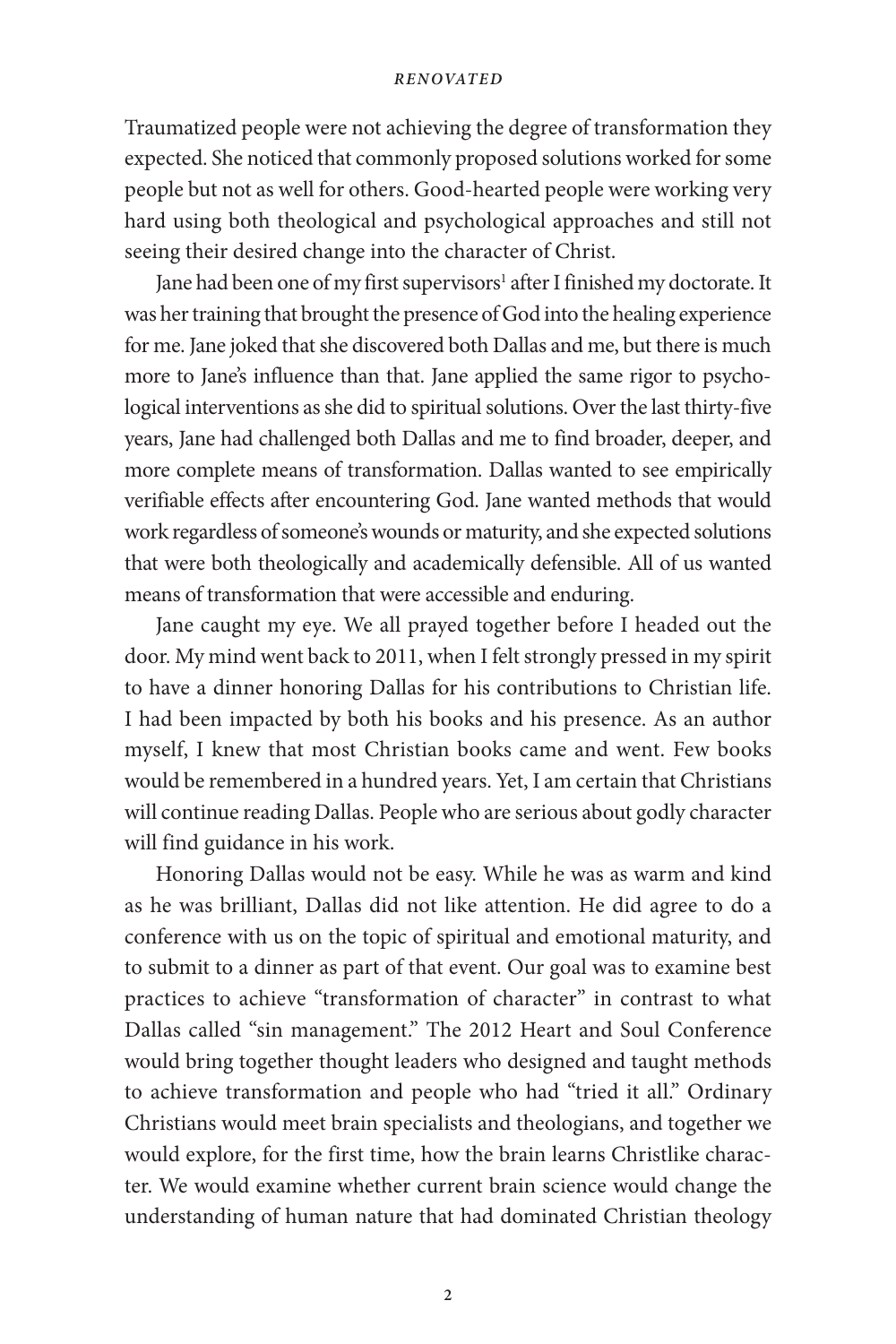since the Middle Ages. Would knowing how the brain learns character revise how we teach ourselves to be Christian?

Heart and Soul began a discussion between Dallas and me that became this book. How does the brain develop an identity and normal human maturity? The human-identity systems in the brain generate our emotional reactions to life—reactions that often lack Christlike character. Changes in the brain's identity systems will change both our character and our reactions. Dallas and I wanted to compare how the brain changes character with the methods Christians use for discipleship and spiritual formation. Could spiritual disciplines like prayer, fasting, and Bible study be better tuned to produce character change?

Dallas and I began talking about a joint project on the nature of transformation that could become a book. Shortly after the Heart and Soul Conference, however, Dallas discovered the condition that was to take his life. It was clear that I was to take the path ahead without him.

As I drove home, my mind went back to how Dallas acted at the Heart and Soul Conference. I knew he was not well, so we set up a room for him to rest, but Dallas was having none of it. He sat at the front of the auditorium, rarely looking up but deeply engaged with all who asked him questions. Most audience members had been Christians for over thirty years. Many practiced spiritual disciplines, moved in the Holy Spirit, saw a spiritual director, and had been in therapy or inner healing. Many participants were therapists, teachers, spiritual directors, or ministers of inner healing themselves. Their questions revealed a deep desire for better results from their spiritual practices. Few could say "yes" when they applied Dallas's main test for Christlike character: whether one spontaneously responds to one's enemies with love.

Relationships and emotions were frequent issues among Heart and Soul participants. Dallas engaged each person thoughtfully. He was caring for their souls.

# *The Care of Souls*

My mind went even further back. I had opened the Heart and Soul Conference by telling the story of how I first met Dallas. It was 1982, and Jane had just become the director of training for our community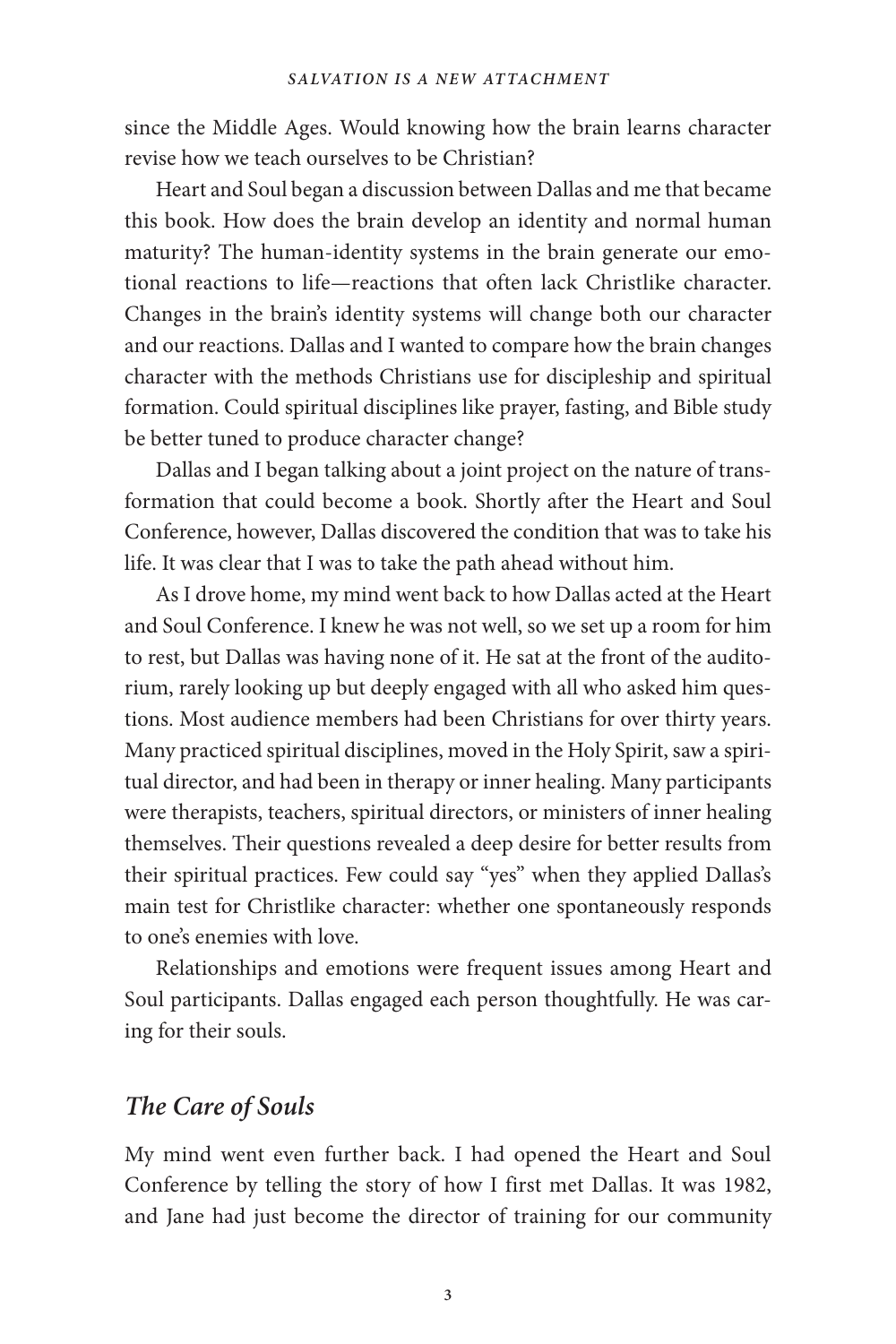counseling center. She thought it would be great to have Dallas speak in our staff meeting. A staff member mentioned that Dallas was a philosophy professor at the University of Southern California. Some of the staff seemed quite excited. I figured this would be a dry staff meeting. The course of my life was about to change dramatically.

"Psychology," Dallas said quietly, "is the care of souls. The care of souls was once the province of the church, but the church no longer provides that care." He paused. "The most important thing about the care of souls is that you must love them."

Love souls! My whole professional training had been one of learned disengagement. I carefully learned not to have any emotional connection with "clients." That very disengagement was strange, had I stopped to think about it. My interest in psychology began during a spiritual crisis at age nineteen when I discovered a loving and relational God. As I searched for what it meant to believe in Jesus, three elements of the Christian life came into sharp focus: (1) dialogue with God about everything, (2) do nothing out of fear, and (3) love people deeply. Dallas was precipitating a collision between my professional training and the very spiritual life that initiated my counseling education.

As Dallas softly declared that we must love souls in order to care for them, this truth shattered my professional persona. I realized that somewhere during seminary, I had stopped dialoguing with God about everything. Sure, I prayed outside the office, but the active presence of God was something I no longer felt. I never taught others to experience God in the counseling hour. I did recommend spiritual practices, but people neither learned nor practiced them in my office.

Meanwhile, down the hall in her office, Jane, my supervisor, was teaching people to find God's presence. Lives were being transformed and traumas were being resolved by God's active presence. Word got out to the church about what Jane was doing. Many responses were not favorable. Some Christians (particularly pastors) were concerned that people claimed to be hearing from God. Was this not some form of "private revelation," demonic deception, or, at best, a psychological delusion?

As a counseling center, we had no shortage of demonic manifestations or delusional people who thought they were speaking for God. When those hearing voices told others, the outcome was predictable. We observed a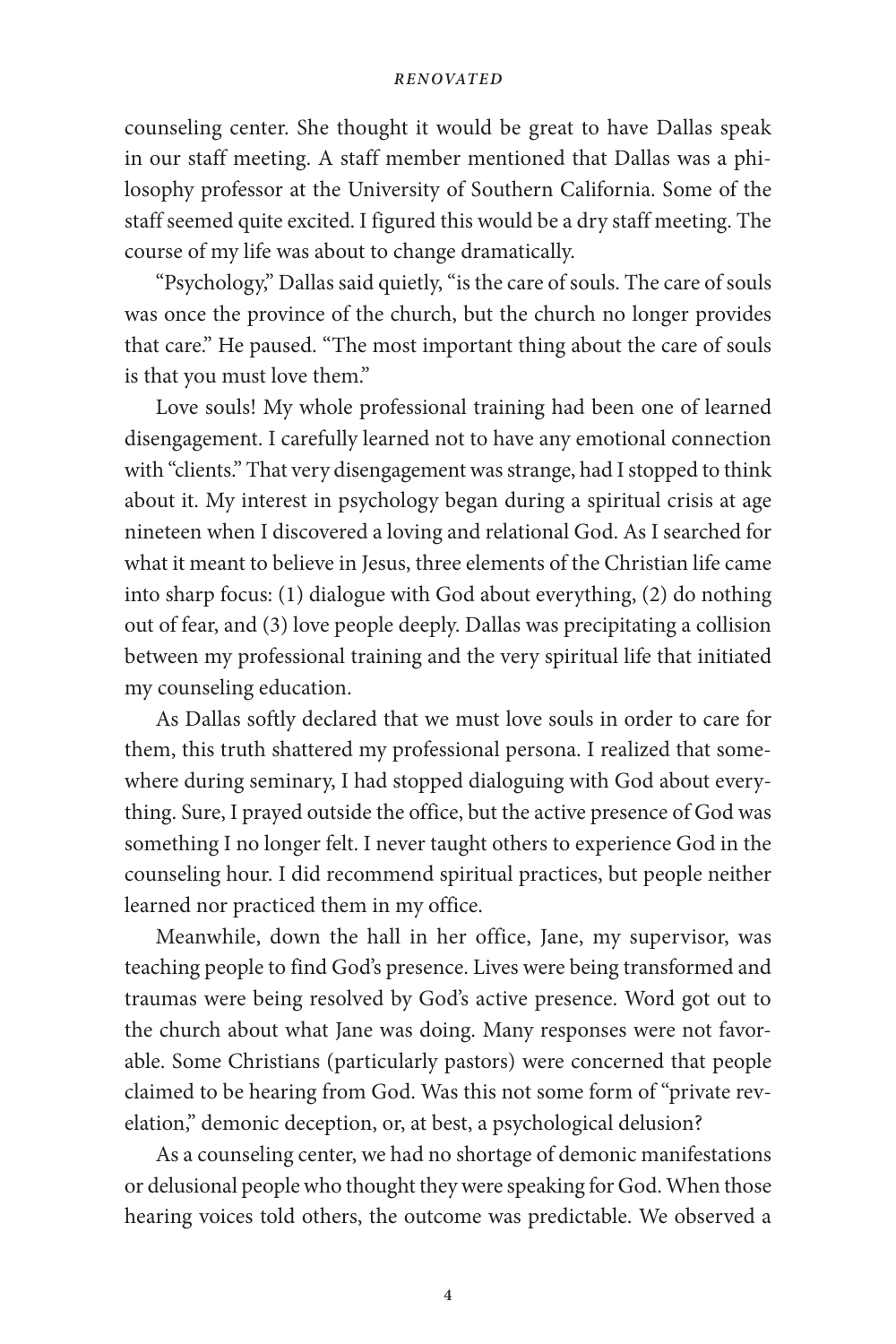noticeable lack of peace, an absence of healing, and the production of distress in others. With Jane's group, however, we saw healing, growing love for God, and deepening fellowship with other people.

Providentially, Dallas wrote the book *In Search of Guidance* (later retitled *Hearing God*), arguing that we can be guided by God's active presence in our daily lives.<sup>2</sup>

Over the next years, Dallas continued to explore and develop ways to become aware of God's presence. The spiritual disciplines were his focus. Although spiritual exercises had a long history in the church, their use was not widespread. Dallas explained and encouraged these spiritual practices: The disciplines themselves were not transformative, but they placed the soul in a position to be transformed by God.

While Dallas promoted spiritual disciplines, others of us were developing relational exercises to help people love each other. People with emotional wounds seemed particularly hampered in growing and sustaining loving, joyful relationships. Using the brain science behind secure and joyful attachments, we trained people how to build and sustain loving relationships with the people God placed in their lives. This science of character formation helped people thrive and became part of the Life Model—a guide to joyful, godly maturity.

Both the group doing people-with-God exercises<sup>3</sup> and the group doing people-with-people exercises showed promising growth. Each method slowly increased Christlike character. Each approach had observable limitations. People doing spiritual exercises with God often struggled in their relationships with others. People working on relationships with others often had difficulty sensing God. Neither group did overly well at loving their enemies. Were we missing something in both groups that made transformation of character go deeper and spread farther?

Could it be that deep spiritual and relational maturity requires something that was missing from the exercises and disciplines we were using? Was there an additional factor or factors that Western Christianity had yet to recognize? Or could our limited success be due to a need to combine the two approaches into one? Going one step further, perhaps spiritual and emotional maturity were one thing, not two different issues.

Dallas changed my life with his teaching about loving souls. I returned the favor by telling him about attachment love in the human brain.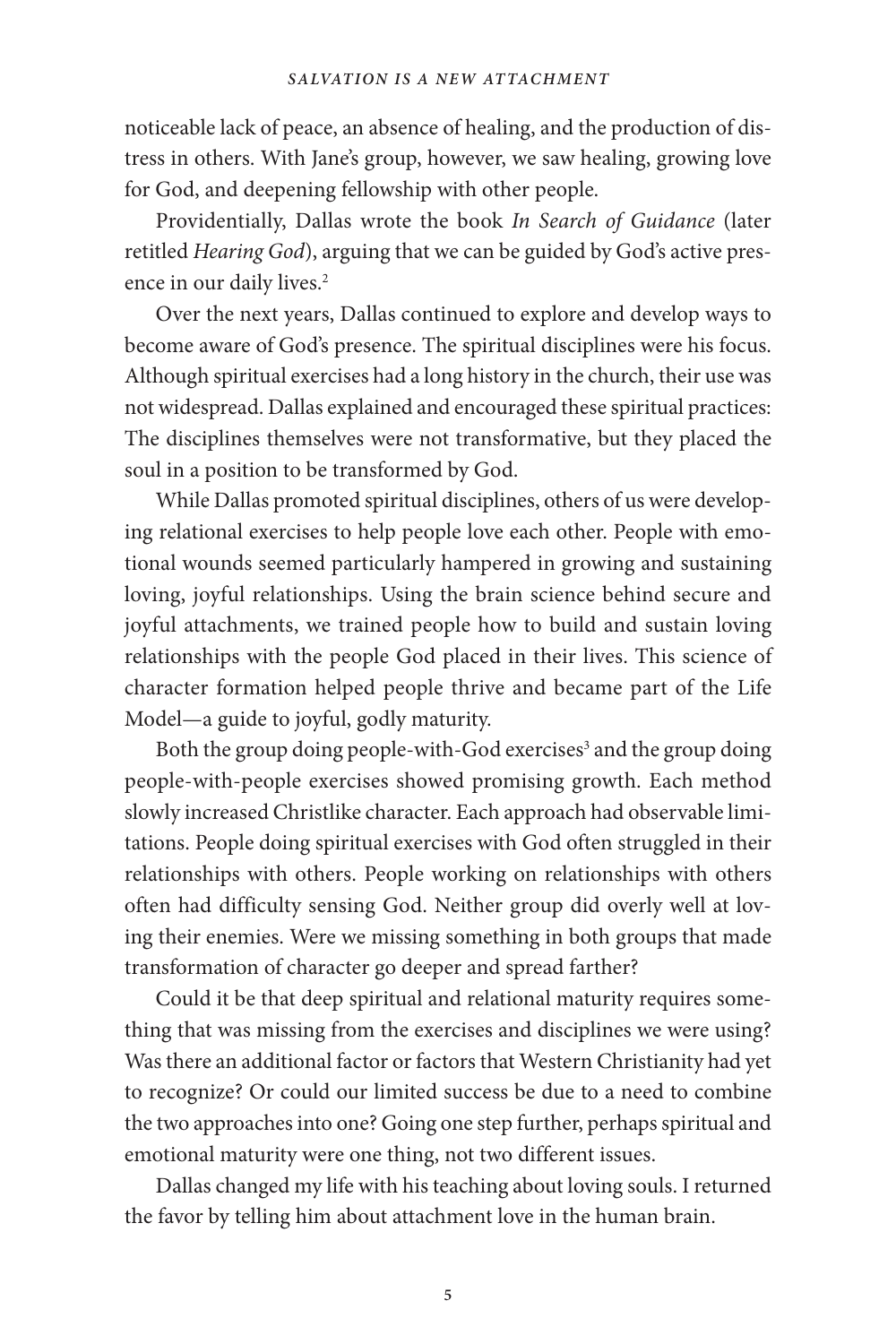# *Attachment Love*

The only kind of love that helps the brain learn better character is attachment love. The brain functions that determine our character are most profoundly shaped by who we love. Changing character, as far as the brain is concerned, means attaching in new and better ways.

This realization brought Dallas to tears. If the quality of our human attachments creates human character, is it possible that when God speaks of love, "attachment" is what God means?

God is described over two hundred times in the Old Testament as being חסד" hesed/chesed," a quality God also desires from us: "For I delight in loyalty [hesed] rather than sacrifice" (Hosea 6:6). The Hebrew word *hesed* is translated as "devoted," "faithful," and "unchanging love." Could God be speaking of an attachment love that sticks with us?

Dallas's mind raced ahead of mine in our conversations about attachment. He wondered, "Is salvation itself a new and active attachment with God that forms and transforms our identities?" In the human brain, identity and character are formed by who we love. Attachments are powerful and long lasting. Ideas can be changed much more easily. Salvation through a new, loving attachment to God that changes our identities would be a very relational way to understand our salvation: We would be both saved and transformed through attachment love from, to, and with God.

Although months passed after Dallas first suggested a soteriology of attachment, he never produced arguments for or against the idea. Salvation through attachment was not something he had previously considered or taught. Had I suggested salvation through God's will, the intellect, emotional experiences, ritual, good deeds, or attachment to a group, Dallas would have been full of comments. Western Christianity has long taught that we are changed by what we believe and what we choose—that is, by the human will responding to God. Attachment to God would functionally replace the will as the mechanism of salvation and transformation.

We know that loving God and loving others are the two greatest characteristics of a godly life. Yet, I had never considered that where Scripture spoke of love, it might mean "attachment." I had never thought about how I could learn to love in attachment ways. Dallas was proposing a practical shift in theology that would change our Christian methods for developing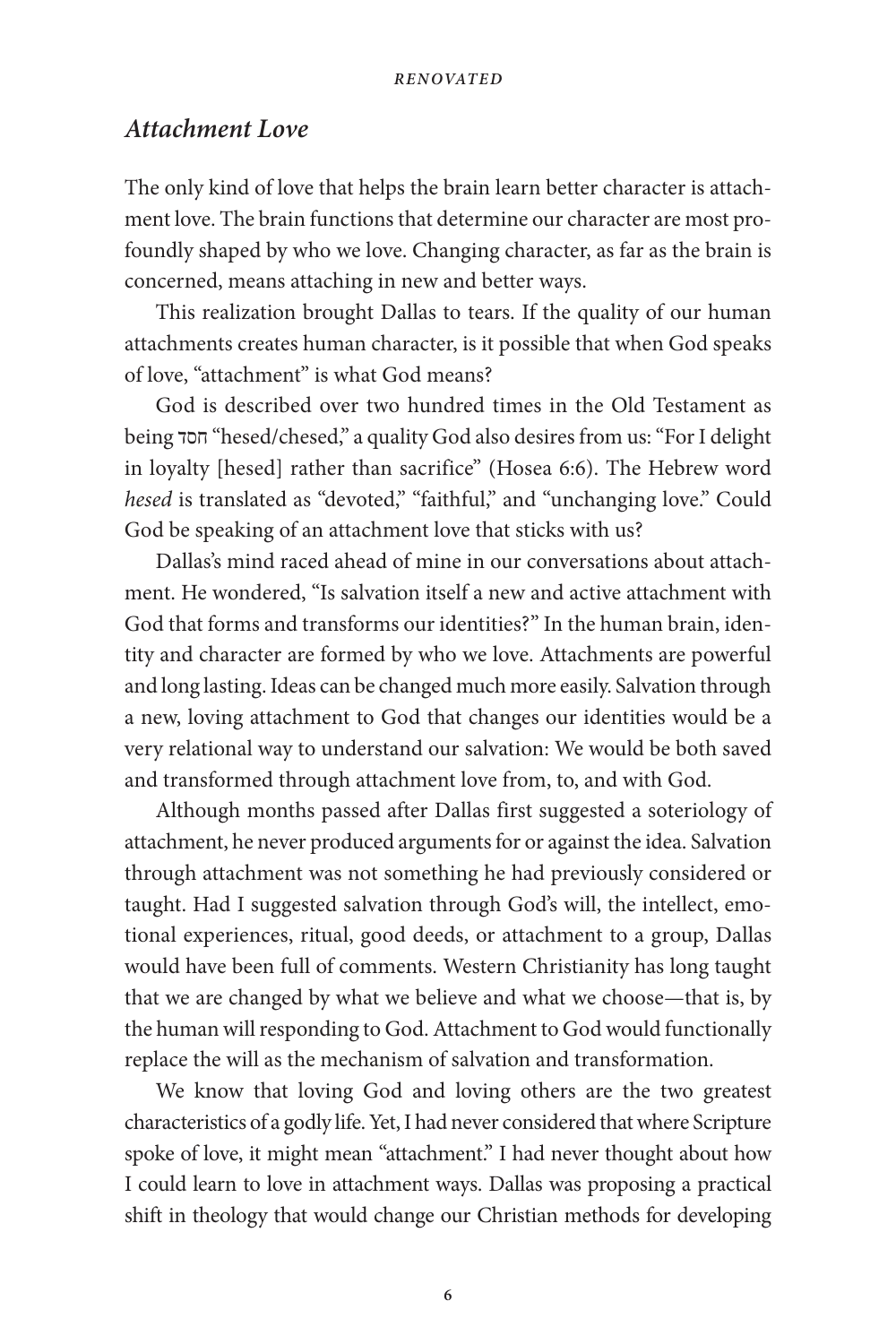spiritual maturity. Christians have tried forming character through beliefs, experiences, and spiritual power. I knew how churches changed people's beliefs but not how churches grew attachments. I knew I was to (a) love God and (b) love others, but I didn't know how Christians develop attachment  $\log$ 

I considered how I was taught of God's great love for me. We meditated on how much torture God asked Jesus to endure on our behalf. I was impressed by the greatness of God's love but, at the same time, not drawn toward closeness with God. Thinking of the Cross did little to enhance my attachment to God.

Neither was I drawn much toward Christian people. I did like my friends. Yet, attachments to friends did not always help me develop good character and often pulled me away from being Christlike. My reactions became more like the people in my identity group and conflicted with my beliefs. For example, my friends and fellow Christians didn't spontaneously love their enemies, although I believed I should. How would I develop spontaneous attachment love for my enemies?

What delightful harmony emerges between neuroscience and theology if building attachment love is the central process for both spiritual and emotional maturity. Suppose we focused spiritual exercises and humanrelationship exercises less on changing our beliefs or choices and more on building attachment love with God and with people. Would that yield the kind of character transformation we yearn to find? The brain's need for love-that-equals-attachment could explain why spiritual practices sometimes disappoint diligent Christians. A focus on attachment would have profound implications for our understanding of human character, fellowship, and spiritual formation.

I concluded that my relationship to God needed more attachment love. My relationships with people needed more of God's character. How would this happen? Frankly, I did not expect hesed from church people if my character were to be exposed. Christians had not provided strong enough attachments for me to expose what went on in my brain. So I kept my Christian face on in church. But unless I had strong attachments with God and people at the same moment, I could not reasonably expect to see much transformation into the character of Christ. Reconciling the church's